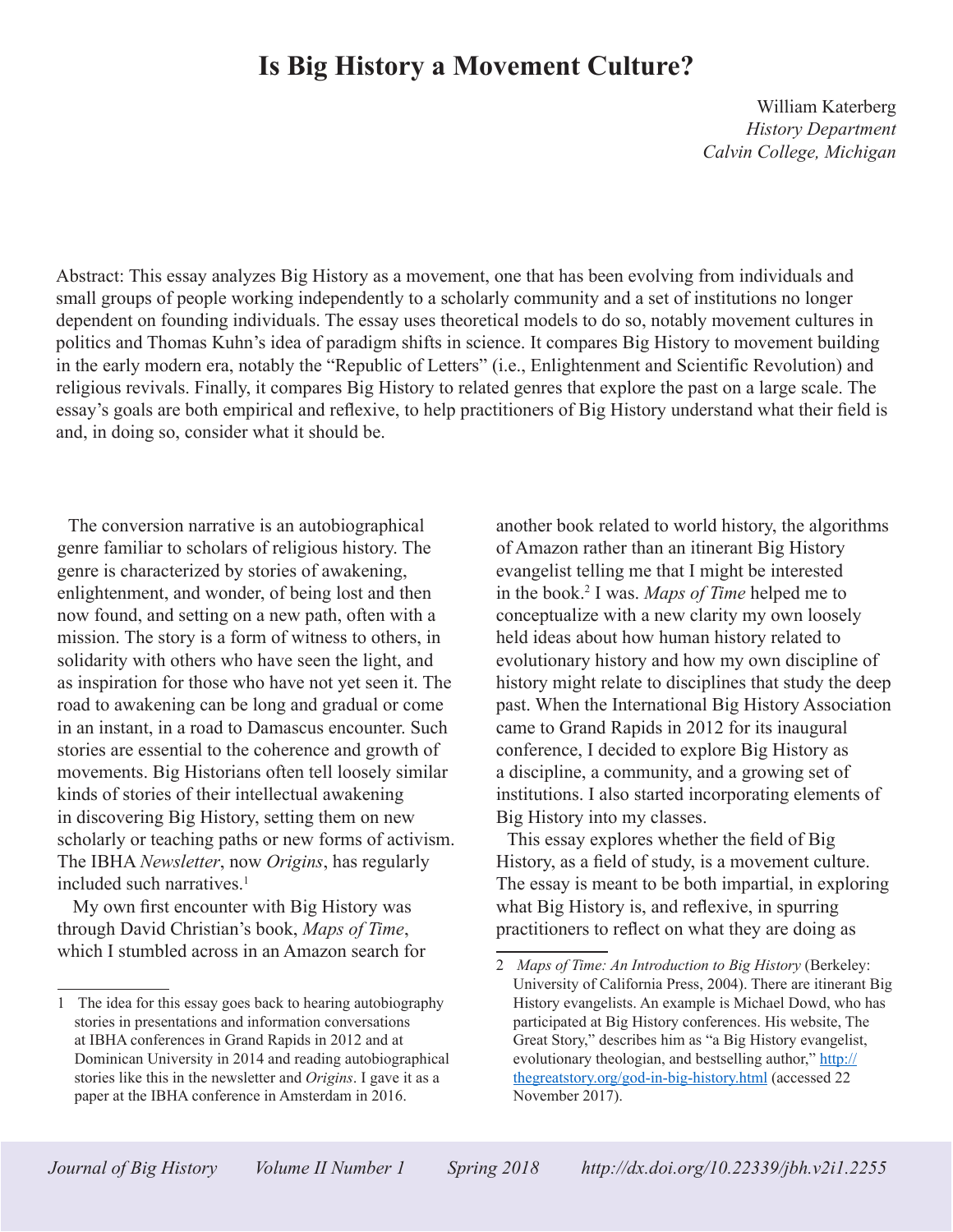Big Historians and why. By movement culture, I mean evolution from individuals and small groups of people working independently or in loose conversation to a self-conscious community and a set of institutions no longer so dependent on founding individuals. The essay also uses Thomas Kuhn's idea of paradigm shifts and makes comparisons to political movements and early modern networks of letter writers. It explores how Big Historians tell stories, of humanity's place in the universe and of their discovery of Big History. Finally, it compares Big History to related genres that explore the past on a large scale. Big History has matured enough as a community and set of institutions where a diversity of goals and vision in the movement are leading to factions and even conflict, tensions familiar to intellectual movements that seek a secure, respected place in the academy and aspire to influence more widely in society.

# **Movement Cultures**

Thomas Kuhn's "paradigm shift" explanation for scientific revolutions is best known for the epistemological questions it raises. "Kuhn argued that each scientific field is organized around an overarching, or paradigmatic, theory. In normal, everyday science the social networks and community experiences of scientists in laboratories and professional associations help reinforce the dominant paradigm. Sealed off in their enclaves, scientists routinely try to explain away any anomalies that their research might turn up. Only when forced by mounting evidence to confront these anomalies will some scientists . . . make a sudden mental shift which permits them to break with normal science."3 In

these revolutionary moments new models of science, such as Darwin's theory of natural selection, can win adherents. Science does not evolve as a result of steady accumulation of empirical data and ongoing refining of theoretical models, Kuhn argued. Normal science resists fundamental change, whether in methodology or metaphysics, and the institutions of science are designed to replicate existing approaches and hold off outlying methods and marginal theoretical perspectives—as was the case with natural selection and the big bang. As this summary suggests, part of a scientific revolution is conceptual, a new way of thinking.

Equally important, and more important for this paper, is the battle Kuhn described over institutions and the creation of new movements and institutions in revolutionary moments in science, as defenders of prevailing normal science battle with advocates of revolution science, and sometimes revolutionary science becomes the new normal. Scholarship in the history of science confirms this institutional component. For example, debates over natural selection in the nineteenth century intersected with conflict between gentlemen amateur scientists and scientists who professionalized their work in new research institutions and universities. The revolution was not only conceptual—older creation accounts versus evolutionary ones, or Lamarckian vs Darwinian forms of evolutionary theory—but over who scientists were, how they should be trained, and how and where they did their work.<sup>4</sup>

What sort of paradigm shift does Big History

<sup>3</sup> Joyce Appleby, Lynn Hunt, and Margaret Jacob, *Telling the Truth About History* (New York: Norton, 1994), 164. For a short general introduction to Kuhn's thought, see Alexander Bird, "Thomas Kuhn", *The Stanford Encyclopedia of Philosophy* (Fall 2013 Edition), Edward N. Zalta (ed.), http://plato.stanford.edu/archives/fall2013/entries/thomaskuhn/. For an overview of recent discussion in the history and philosophy of science, see John Zammito, *A Nice Derangement of Epistemes: Post-positivism in the Study of Science from Quine to Latour* (Chicago: University of

Chicago, 2004). From Kuhn, of course, see *The Structure of Scientific Revolutions: 50th Anniversary Edition* (Chicago: University of Chicago, 2012).

<sup>4</sup> A useful, reader friendly overview of institutions of knowledge, including a chapter on the modern university and one on the laboratory, is Ian McNeely, with Lisa Wolverton, *Reinventing Knowledge: From Alexandria to the Internet* (New York: Norton, 2008). A useful biographical case study is Adrian Desmond, *Huxley: From Devil's Disciple to Evolution's High Priest* (New York: Basic Books, 1997). For the general history, see Peter J. Bowler and John Pickstone, eds., *The Cambridge History of Science*, Volume 6, Modern Life and Earth Sciences (Cambridge, UK: University of Cambridge Press, 2009).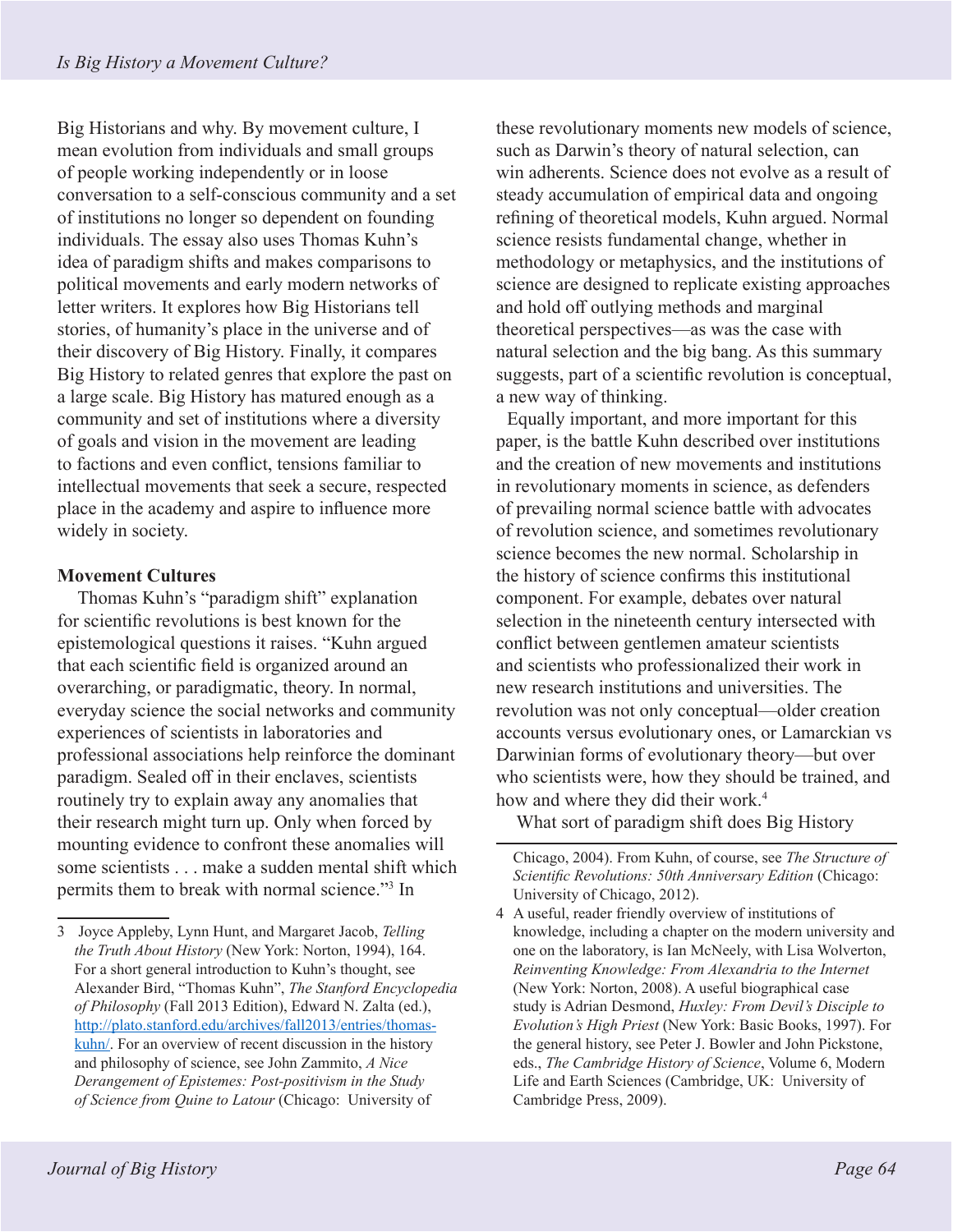represent, then? It is not a revolution in a specific scientific discipline, as described by Kuhn. It is a narrative and analytical synthesis of the work of today's "normal science" in disciplines across many fields, from the natural sciences to the social sciences and humanities. Big history's synthetic impulse is counter-cultural in an intellectual world dominated by disciplinary specialization and a social culture characterized by fracture.<sup>5</sup> But Kuhn's core idea is still valuable here. What is the appeal of big synthesis today, for some people, and why do disciplinary silos seem unsatisfying to them? Big History is an intellectual and cultural insurgency in its synthetic ambition and in seeking to influence not only academia, but also public discussion of issues related to science and society and elementary, middle, and high school curricula. The next section of the paper will explore these issues in more detail. This rest of this section briefly focuses on practical side of Kuhn's paradigm shift model: how new movements evolve institutionally.

One helpful model for thinking about such evolution is Lawrence Goodwyn's notion of a movement culture. A movement culture is not just an alternative way of thinking or living, different from the mainstream; it is oppositional. That is, it seeks to transform a received culture. Goodwyn pointed to "the sequential process of democratic movement-building, in the creation of new institutions ("movement forming"), new means to attract masses of people ("movement recruiting"), successful cultural formation ("movement educating"), and influence on society ("movement politicized").<sup>6</sup> The first three of these apply readily to Big History—in the IBHA itself, the Big History project, Chronozoom, and curriculum for schools, books for children, and popular documentary films.<sup>7</sup> Big History is not a political movement. Nonetheless, working toward a sustainable future is a motivation for many of its proponents, as advocates who have learned from Big History to envision humanity's evolving place on our planet in new ways, and as responsible citizens who have become determined to care for it.<sup>8</sup>

Two other historical analogies strike me as relevant, both from the early modern era. People rightly look to the print revolution to explain the impact of the Reformation, Scientific Revolution, evangelical revivals, and Enlightenment. Historians have shown that letters played a major role as well. Civil society first emerged in what historians sometimes refer to as the "Republic of Letters," as intellectuals spread word of new books and ideas in letters meant to be copied and to be read to groups in homes, salons, and scientific societies. Scholars have even mapped some these connections in digital

<sup>5</sup> See Daniel T. Rodger's recent study, *Age of Fracture* (Cambridge, MA: Harvard University Press, 2011).

<sup>6</sup> Lawrence Goodwyn, *The Populist Moment* (New York: Oxford University Press, 1978), xviii. Goodwyn used the concept to explain the rise of the Populists, an agrarian political movement in the American South and West in the late-nineteenth century. The concept also has been used to examine labor movements in that era. See William S. Solomon and Robert W. McChesney, eds., *Ruthless Criticism: New Perspectives in U.S. Communication* 

*History* (Minneapolis: University of Minnesota Press, 1993), particularly the chapters on working class politics and newspapers. Big Historians articulate a vision of science common in that same era, in which science offered a "comprehensive worldview," one that could replace "religious authorities" as the ground for ethical living and democratic citizenship and foster a Progressive future. See Andrew Jewett, *Science, Democracy, and the American University: From the Civil War to the Cold War* (Cambridge, UK: Cambridge University Press, 2012), 2.

<sup>7</sup> Chronozoom's status in the future is uncertain, but the site remains accessible. http://www.chronozoom.com/ (accessed 22 November 2017). For the Big History Project, go to https://www.bighistoryproject.com/home (accessed 22 November 2017). The International Big History Association Website is https://bighistory.org/ (accessed 22 November 2017).

<sup>8</sup> See, for example, David Gabbard, "Big History's Greatest Lesson? How to Find Humility in Our Commonality," *Origins* IV:4 (2014), 7-8. From the related field of ecological economics, see Robert Costanza, Lisa K. Graumlich, and Will Steffen, eds., *Sustainability or Collapse: An Integrated History and Future of People on Earth*, Dahlem Workshops Report (Cambridge, MA: MIT Press, 2007).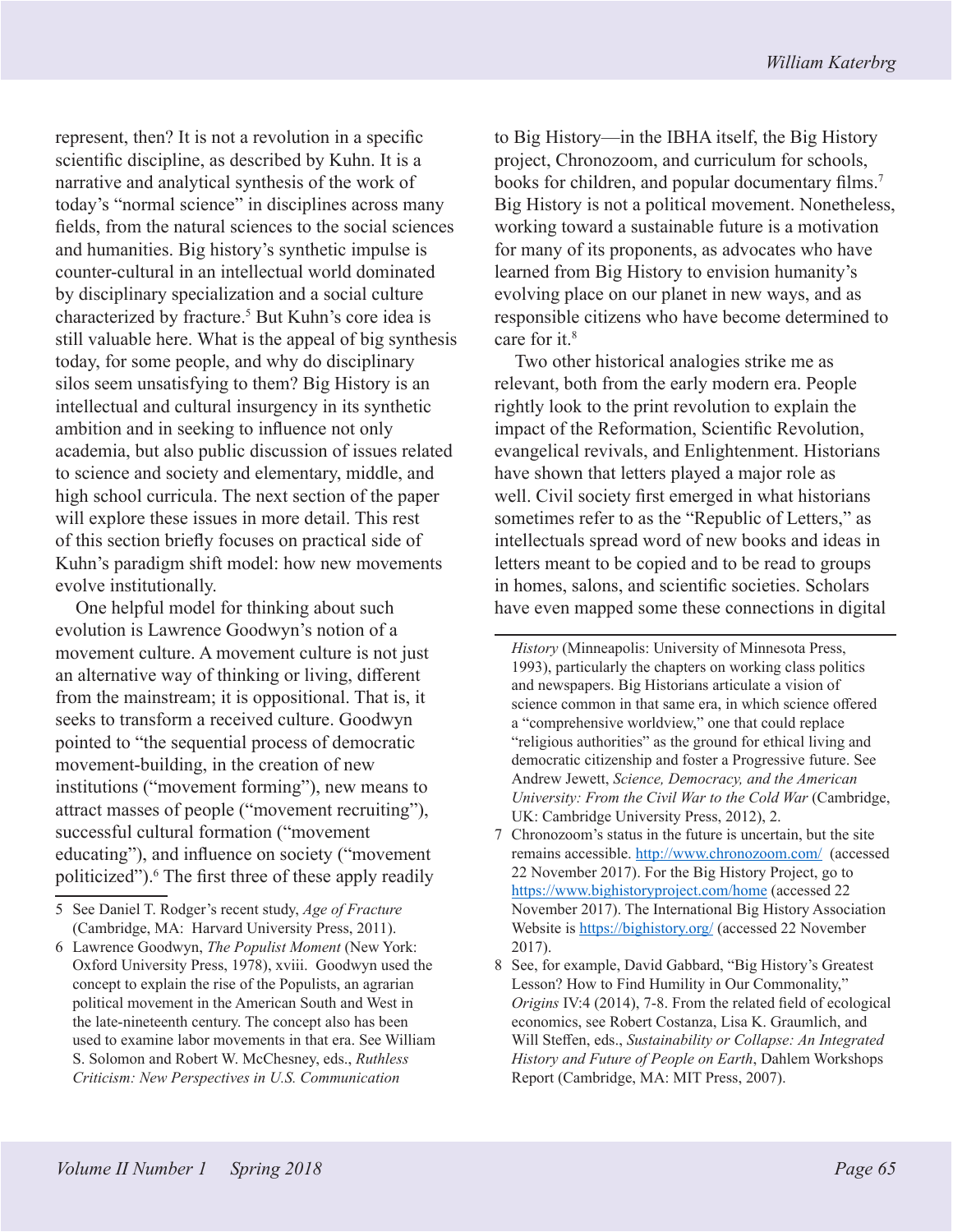history projects.<sup>9</sup> Likewise, in the Great Awakenings of the eighteenth century, Protestant revivalists from Europe to the British Isles and North America spread word of religious renewal, reading each other's letters, publishing news of new awakenings, and spreading new theologies. Today the internet makes the creation of literal and virtual communities easier, locally and globally.<sup>10</sup> Websites such as Metanexus, The Great Story, Center for the Story of the Universe, and the Big History Project come to mind, as do groups on Facebook and videos on YouTube, Vimeo, and the TED website. As with the Republic of Letters and Great Awakening, Big History's networks include scholars, popularizers, and patrons reaching out to diverse audiences, from intellectuals, to children, to religious seekers.<sup>11</sup>

As movement cultures grow, they tend to both formalize and diversify, sometimes maintaining a "big tent" unity, albeit with tensions, sometimes falling into factions and boundary setting, institutionally and intellectually.12 Such divisions

- 11 On Big History's patron, see Andrew Ross Sorkin, "So Bill Gates Has This Idea for a History Class," *New York Times Magazine*, The Education Issue, 5 September 2014; http:// www.nytimes.com/2014/09/07/magazine/so-bill-gates-hasthis-idea-for-a-history-class.html (accessed 14 May 2016).
- 12 For an overview of scholarship on boundaries and the social sciences, see "Michèle Lamont and Virág Molnár, "The Study of Boundaries in the Social Sciences," *Annual Review of Sociology* 28 (2002) 167-95.

often involve negotiating the boundary between elite and popular expressions of the movement. They also stem from significant intellectual and cultural differences or distinct goals, particularly tensions between strategic compromises with the received culture and oppositional radicalism.

### **Big History as a Movement Culture**

The received culture addressed by Big History is a specialized, sub-divided, siloed, even "fractured" intellectual culture, characteristic of both academia and society at large today. The revolution promoted by Big History is a new way to integrate knowledge, a "great story" based on science that not only provides a scholarly synthesis across the disciplines, but also a "modern mythology" that can help people to understand their world and their place in the universe and motivate them to address global problems.

The mythic element in Big History is evident in the way individuals make it part of their own stories and vocations. "I had spent my entire career as a student and a teacher thinking of knowledge as needing to be carved up into bite sized, easily digestible and deliverable pieces," explained Tracy Sullivan in the IBHA *Newsletter* in 2012. "Big History has shown me the immense power of the interaction of knowledge across the largest scales and the broadest array of disciplines. Paradoxically, by defining this landscape of understanding in the largest possible frame Big History has led to me no longer feel overwhelmed and lost." This is what myth-histories do—provide narrative order to the fragmented pieces of the past, present, and future (whether empiricallybased or fictional). "I am now inspired and excited to engage with a narrative and theoretical structure that is simple enough to guide my inquiry yet complex enough to allow for continued investigation, learning and discovery," Sullivan went on to say. "The beauty of this subtle balance between 'simplicity' and 'complexity' is that Big History becomes accessible to those at all levels of the educational spectrum from primary school through to academic

<sup>9</sup> For short introductions to the Republic of Letters, see Appleby et al, *Telling the Truth About History*, chapter 1; and McNeely, *Reinventing Knowledge*, chapter 4. See a project at Stanford University, "Mapping the Republic of Letters." http://republicofletters.stanford.edu/index.html (accessed 7 May 2016); the case study on Benjamin Franklin shows transatlantic connections: http://republicofletters.stanford. edu/casestudies/franklin.html (accessed 7 May 2016).

<sup>10</sup> On how promoters of religious revivals in the same era created a transatlantic movement, see Susan O'Brien, "A Transatlantic Community of Saints: The Great Awakening and the First Evangelical Network, 1735-1755," American Historical Review 91:4 (October 1986), 811-832; Jennifer Snead, "Print, Predestination, and the Public Square: Transatlantic Evangelical Periodicals, 140-1745," EAL 45 (2010), 93-118; and, Frank Lambert, Inventing the "Great Awakening" (Princeton, NJ: Princeton University Press, 2001).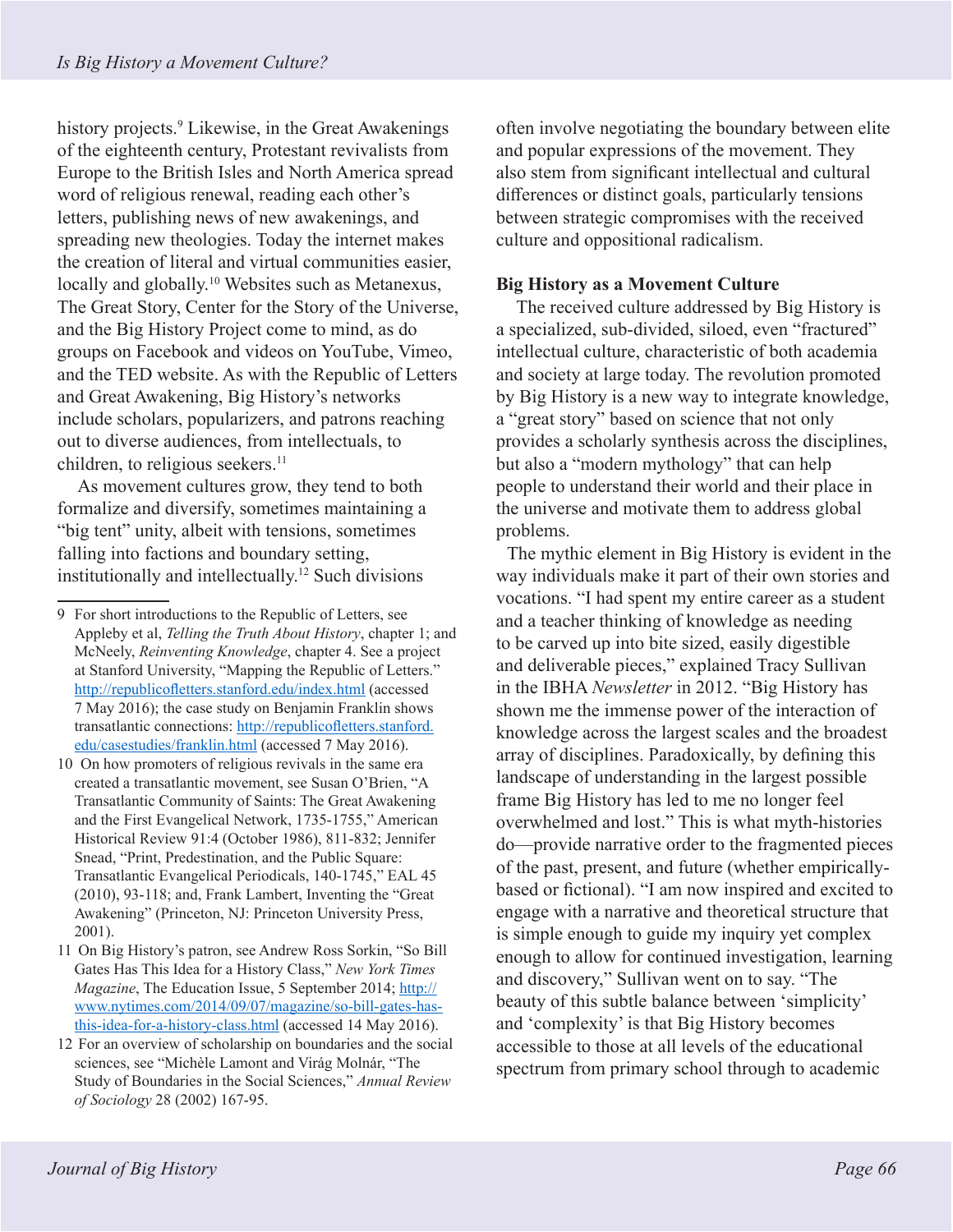researchers."13 Sullivan's short autobiographical essay effectively summarized how Big History is both a narrative synthesis, with mythic resonances, and an interdisciplinary scholarly field, perhaps best compared to "area studies" programs, its "area" encompassing the entire planet and universe.

Sullivan also explained how the institutions associated with Big History connected her personal transformation to a larger community. "During the IBHA conference I was struck by how often the words 'awe' and 'wonder' were used. Not about subject matter alone, but how Big History has a transformative power on the way people experience and understand the world and environments around them," Sullivan said. She wants this for her students. "Having a sense of being part of something far greater than oneself, and an understanding of what an astoundingly beautiful, fragile and volatile 'something' that is, changes the way we perceive ourselves and our environments. It has certainly done this for me. If I tend to sound like a Big History evangelist I am proud to say that I am."14 Not all Big Historians use such religious language, though it is noteworthy how often religious metaphors and allusions crop up in Big History conversations, even among avowedly atheist or agnostic scholars. The key point here is how consistently—in panels and informal conversations at IBHA conferences, in essays in the IBHA newsletter or *Origins*, or other online venues—autobiography is part of participating in Big History.15 I generally do not observe this pattern at other scholarly associations and meetings in which I participate regularly. Exceptions in my experience include panel sessions that discuss the

intersection of personal religious commitments and studying religious history. Autobiographical reflection also is common in the context of African American studies, women's studies, and LGBTQ+ scholarship.16 The common denominator in these examples seems to be (1) new, still marginal fields of scholarship securing their place in academia; and (2) fields of study with close ties to social and political movements. In these cases, we can see how the personal is political, to use a familiar feminist trope, and how the intellectual is personal. We also can see negotiation of boundaries, as fields of study become more mainstream.

Boundary conversations took place at the IBHA conference in California in 2014 and more have followed in *Origins* since then. Four scholars published a letter entitled "Is the IBHA at a Crossroads?" They addressed concerns about speakers at some panels "using Big History as a platform to promote personal 'spiritual' agendas," where the lines between "science" and "interpretation," and "facts" and attributed "meaning," were transgressed. They also noted the "screening of *Journey of the Universe*," a

<sup>13</sup> As the paragraph suggests, I use the term mythic here not as a measure of good or bad history (or science), but a story told to shape an identity, whether of a person or a group. Tracy Sullivan, "Teaching Big History," *International Big History Association Member's Newsletter* II:8 (November 2012), 6-7.

<sup>14</sup> Sullivan, "Teaching Big History," 7.

<sup>15</sup> For further examples, see Kenneth Gilbert, "Across the Shores of Big History: Footprints in the Sands of Time," is a good example; see *International Big History Association Member's Newsletter* II:8 (November 2012), 1-6; and Gabbard, "Big History's Greatest Lesson?"

<sup>16</sup> In general, in historical scholarship, see chapters 13-16 in Peter Novick, *That Noble Dream: The 'Objectivity Question' and the American Historical Profession* (New York: Cambridge University Press, 1988)). A useful study of issues related to gender and sexuality is Jo Reger, Daniel J. Meyers, and Rachel L. Einwohner, eds., *Identity Work in Social Movements* (Identity Work in Social Movements (Minneapolis: University of Minnesota Press, 2008). On African American history, see V.P. Franklin, "The Power to Define: African American Scholars, Activism, and Social Change, 1916–2015," *The Journal of African American History* 100:1 (2015), 1-25. Note also Charles Tilly, in "Political Identities in Changing Polities," *Social Research* 70:2 (2003), 605-620; and *Stories, Identities, and Political Change* (Lanham, MD: Rowan and Littlefield, 2002). On personal history and religious history, see essays by Anthea Butler, Richard Bushman, Brad Gregory, Mark Noll, Paul Kerry, and Donald Yerxa, all in *Fides et Historia*, 43:2 (2011), 1-41. Note also Nick Salvatore, ed., *Faith and the Historian: Catholic Perspectives* (Urbana: University of Illinois Press, 2007); and Donald J. D'Elia and Patrick Foley, eds., *The Catholic as Historian* (Naples, Fla.: Sapientia Press of Ave Maria University, 2006)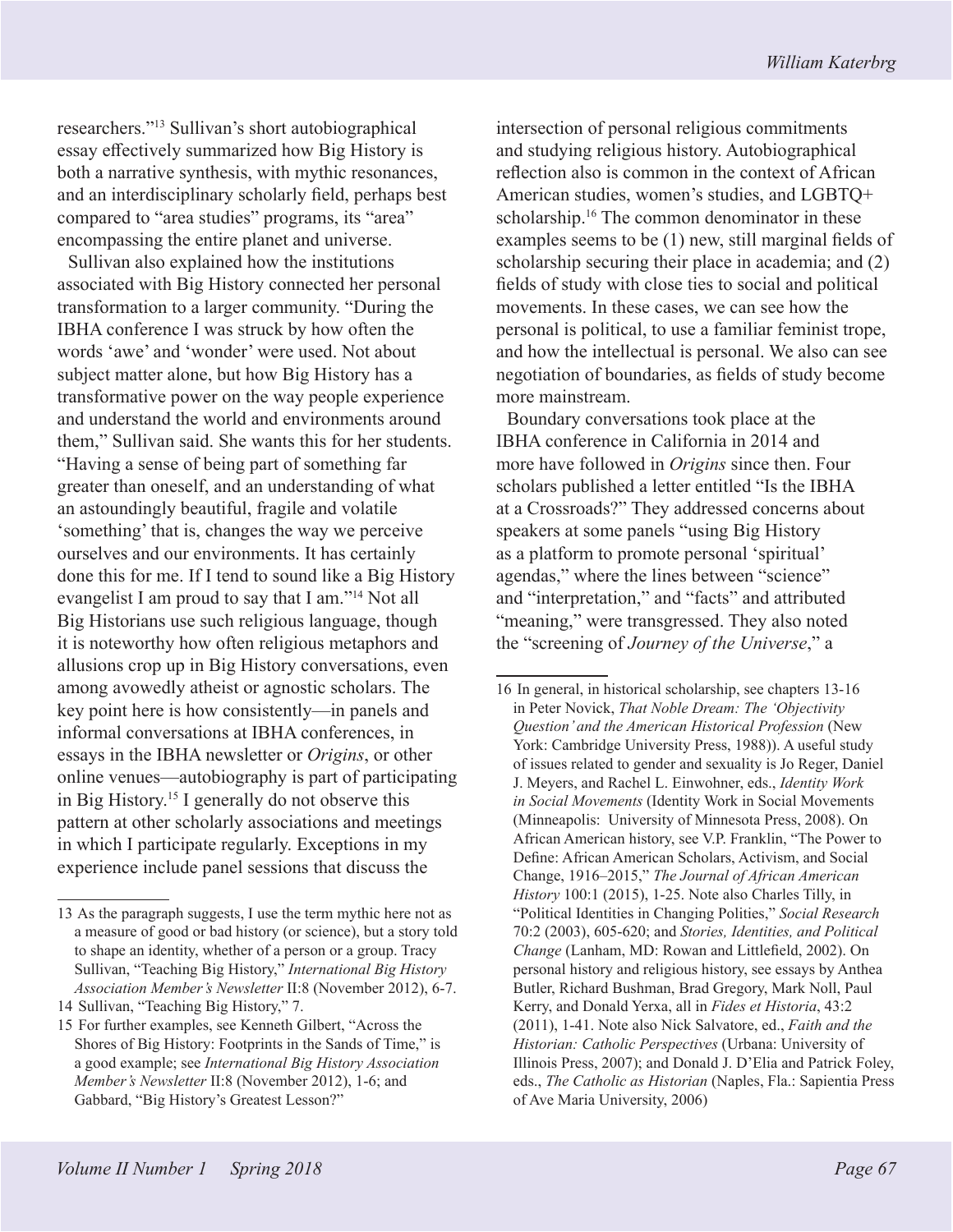documentary film by Brian Swimme: "For some, it expressed the anthropic notion that the universe has a larger purpose; and tells a 'story.' For others, the narrative seemed to express a 'naive, romantic view' with a 'spiritual' interpretation." The discussion that followed revealed a "split" between "scientists" and "spiritualists."<sup>17</sup> One might quibble about the details of this account. Scientists can also be spiritualists, after all. And the line between "facts" and "interpretation" is blurry in science (as in other fields), according to the consensus of scholars in the history, sociology, and philosophy of science.<sup>18</sup> But the letter writers were quite right in what is at stake. Should the IBHA pursue an inclusive or exclusive path? "An inclusive approach would offer a wide variety of insights and the creativity necessary for a young organization and discipline to grow," they noted. "The downside, however, is that the lack of scholarly rigor is likely to dissuade scientific researchers from participating and would undermine the credibility of the association *and* the discipline. Exclusion, on the other hand, implies the risk of creating an isolated, homogenous, and a somewhat detached research environment that may suffer from confirmation bias and inbred development." The authors suggested that the IBHA offer two tracks, one with a rigorous peer-reviewed process for academic papers and one for spiritual "interpretation."<sup>19</sup> This dual approach leaves room for a big tent, though it clearly sees the core of Big History as scientific and could be viewed as trying to quarantine the spiritual track so that those uninterested in it can easily avoid it.

19 Rahm, Sisney, Lyn-Piluso, and May, "Is the IBHA at a Crossroads?" 20-21. Fred Spier implicitly affirmed these concerns, in a response, noting that this issue has been discussed since the 2012 IBHA conference; see Spier, "Reply to: Is the IBHA at a Crossroads?" Origins IV:10 (2014), 22 The process of proposing academic papers/panels for the 2016 conference followed the suggestions of the letter writers, at least loosely.

Imogene Drummond pushed in the opposite direction in "A Visionary, Transformative, Diverse IBHA," published in the same issue. She opposed the creation of two Big History organizations and urged the IBHA to expand its "identity or mission statement to include three core concepts: Macro, Transformative, Visionary." Macro approaches to Big History, in her conception, are about cooperative cultural thinking that will allow humanity to flourish. Transformative approaches focus on education and popularization outside scholarly circles, in school curricula and the arts. The Visionary emphasis is about new concepts and ideas to link knowledge across disciplines. All these are equally and rightfully part of Big History, she argues.20

The "scientific," metaphysical, and moral cannot easily be separated, the letter writers and Drummond seem to agree. The question is how to have productive conversations about them. Big History does not require a monolithic worldview and much of its work is empirical.21 Nevertheless, all Big History work involves non-empirical worldview assumptions, including the scholarship of Big Historian scholars who work in the sciences. Philosophical, aesthetic, and even theological conceptions are embedded in core big history concepts (e.g., complexity and emergence).<sup>22</sup> The "mapping" that Big Historians

<sup>17</sup> Laura Rahm, Steve Sisney, Gus Lyn-Piluso, and J. Daniel May, "Is the IBHA at a Crossroads?" *Origins* IV:10 (2014), 20-21.

<sup>18</sup> I explored this issue in "Myth, Meaning and Scientific Method in Big History," *Origins* V:12 (December 2015), 3-12.

<sup>20</sup> Imogene Drummond, "A Visionary, Transformative, Diverse IBHA," *Origins* IV:10 (2014): 23-25. A good example of the kind of work that Drummond proposed is Joseph Voros, "The Past, Present and the Future: A Q&A with Futurist and Academic Member of the Big History Institute, Macquarie University," *Origins* 6:4 (2016): 3-6. Voros makes the case for a variety of public policies that will promote the ongoing sustainability of human progress. He also speculates, in the borderland between science and science fiction, about what might lie beyond our planet: "fellowships . . . with other intelligences and civilisations," "in futures that may yet come."

<sup>21</sup> Fred Spier addressed the question of worldview in "Big History is Not an All-Encompassing World View," *Origins*  VI:2 (2016): 3-5.

<sup>22</sup> In "The Meaning of Big History, Philosophically Speaking," Cynthia Stokes Brown describes Big History involving methodological materialism, but not philosophical materialism; see *Origins* VI:1 (2016): 7-13. She also notes "that hidden between these lines are many layers of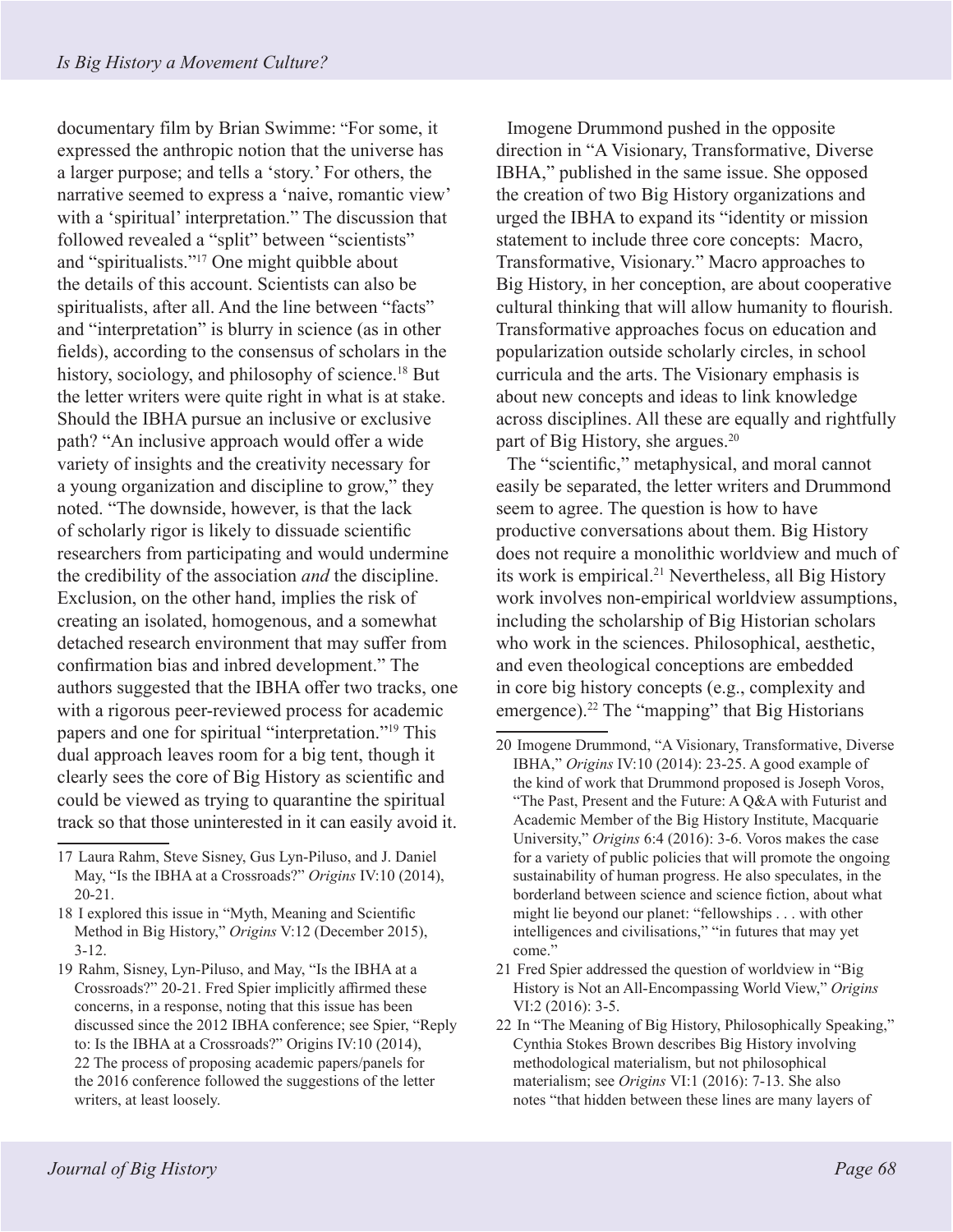do is shaped by conceptions that entail "meaning."23 There is no neutral empirical base of science on which meaning is imposed. The two shape each other in subtle ways. David Christian has argued that Big History is a scientific version of "universal history," a tradition that in the West that dates back to the ancient Greeks, Romans, Hebrews, and to classical, medieval, and early modern Christians.<sup>24</sup> Allan Megill, Nasser Zakariya, Ian Hesketh, Peter Harrison, and others have argued that the narrative and science of Big History remain indebted to these deeplyrooted philosophical and theological traditions.<sup>25</sup> In

- 24 "The Return of Universal History," *History and Theory*, Theme Issue 49 (December 2010), 6-27. For a precursor of sorts, by the longtime dean of world history, William H. McNeill, see "The Changing Shape of World History," *History and Theory*, 34:2 Theme Issue 34: World Historians and Their Critics (May, 1995), pp. 8-26. Like Christian, McNeill noted the mythic power of world history (coining the term "mythhistory" decades earlier) and its relevance given the crises of the late twentieth century.
- 25 Megill, "Big History' Old and New: Presuppositions, Limits, Alternatives," *Journal of the Philosophy of History*  9:2 (2015): 306-326; Nasser Zakariya, "Making Knowledge Whole: Genres of Synthesis and Grammars of Ignorance," *Historical Studies in the Natural Sciences* 42:5 (November 2012): 432-47; Ian Hesketh, "The Story of Big History," *History of the Present*, 4:2 (Fall 2014): 171-202; Thomas M. Lessi, "Science and the Sacred Cosmos: The Ideological Rhetoric of Carl Sagan," *Quarterly Journal of Speech*  71:2 (1985): 175-187; Hesketh, "The Recurrence of the Evolutionary Epic," *Journal of the Philosophy of History*  9:2 (2015): 196-219. Zakariya, *Towards a Final Story: Time, Myth and the Origins of the Universe* (PhD dissertation: Harvard University, 2010) and Alex Moddejonge, *The Biggest Story Ever Told: On the Historiographic Origins of Big History* (MA thesis: California State University San Marcos, 2012) and Peter Harrison, "Sacred History, Evolutionary History, and the Status of Human Beings," a lecture at the University of Queensland, Institute for Advanced Studies in the Humanities, 7 April 2016. The

other words, Big History has its own deep history. Such deep roots characterize all academic disciplines. What is unusual about Big History is that these issues are discussed explicitly, rather than left suppressed. Big History's emphasis on synthesis and a singular narrative that "maps" across time from the Big Bang to the present brings such matters to the fore, especially in popular expressions of it. The question is not whether Big Historians and IBHA should avoid talking about boundary issues or include them as an essential component of doing Big History. We have been doing the latter since 2014 at least. The questions are: (1) How to do it and to what end? (2) Will Big History as a field of study and intellectual and cultural movement hold together in the process or will it fragment?

# **Comparisons**

Some wisdom for how the IBHA and Big Historians should address boundary issues can be found in comparing Big History to related fields of study. The closest of these fields are deep history, evolutionary history, and ecological economics. All of these are multi-disciplinary, like Big History, though all limit their scale to the period since the emergence of early humans. Deep history integrates the study of early humans ("prehistory") and post-Neolithic history, areas of work normally done separately, to see how they can illuminate each other—in areas such as family life, community formation, food cultures, religious expression, and communication. Evolutionary history examines the co-evolution of humans (and human societies) and other species.26 Ecological economics analyzes

podcasts of the lectures are here (scroll down to April 7): https://iash.uq.edu.au/node/746 (accessed 8 May 2016).

26 For a review of work in these areas, see Nasser Zakariya, "Is History Still a Fraud?" *Historical Studies in the Natural Sciences* 43.5 (2013): 631–641. In addition to several works of Big History, Zakariya reviews Edmund Russell, *Evolutionary History: Uniting History and Biology to Understand Life on Earth* (Cambridge: Cambridge University Press, 2011); and, Daniel Lord Smail, *On Deep History and the Brain* (Berkeley: University of California Press, 2001). Note also Andrew Shyrock and Daniel Lord

philosophical thought" (7).

<sup>23</sup> I am here riffing on David Christian's title, "From Mapping to Meaning," in Alan Culpepper and Jan van der Watt, eds., *Creation Stories in Dialogue: The Bible, Science, and Folk Traditions* (Leiden, Boston and Tokyo: Brill, 2015). My point is not an intellectual "Gotcha!" Rather, it is to point to common ground in the reflections of those who practice Big History and those who analyze it critically as historiographers.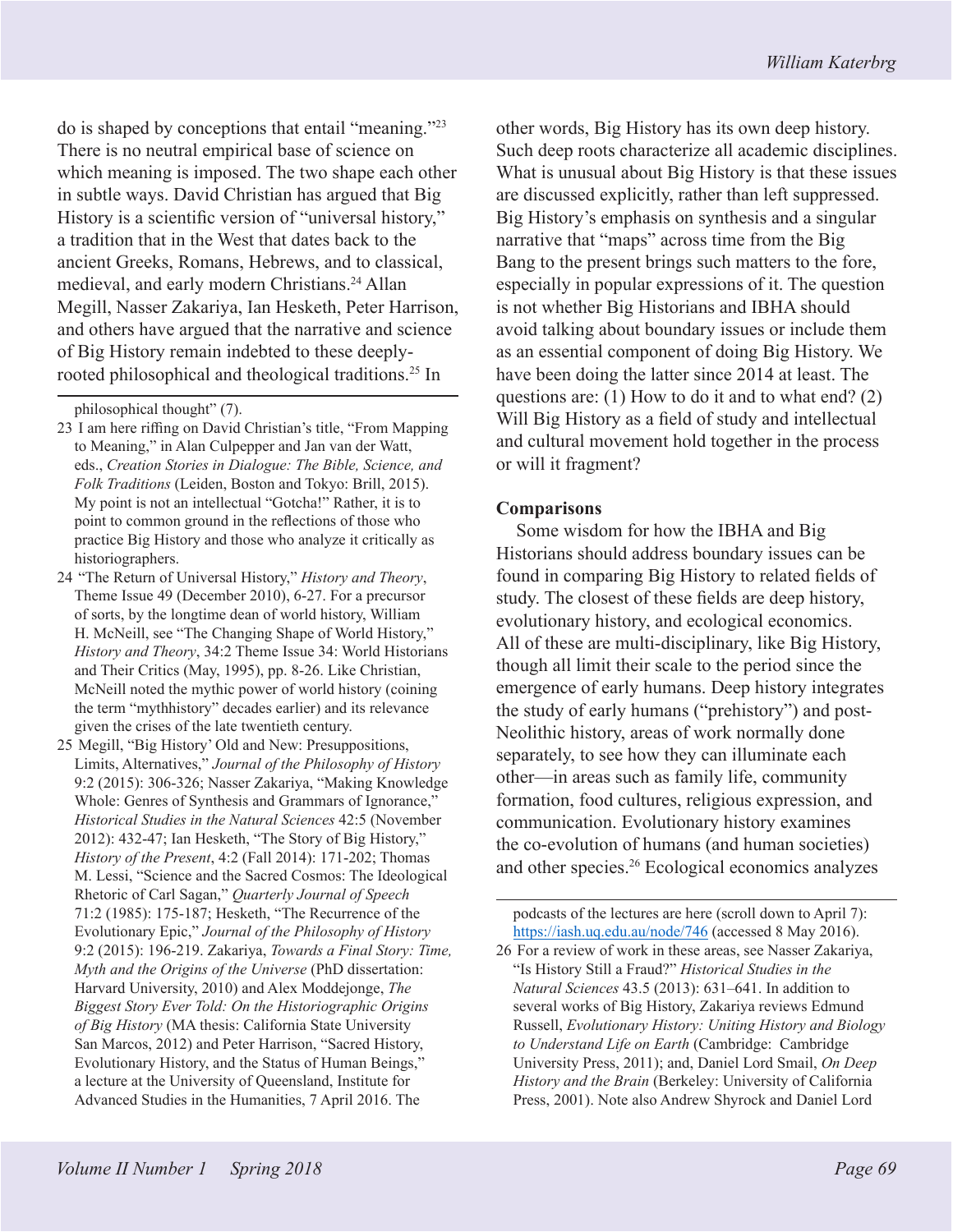the co-evolution of human political economies and natural ecosystems, with an eye to sustainability. Exploring the histories of ecological collapse and the recovery of civilizations, ecological economics can help us understand and address twenty-first century problems of sustainability. Ecological economics straddles the boundary between academic institutions and think tanks, and this field is much more "applied" in its scholarly goals than Big History.27 Compared to Big History, these fields are strictly scholarly and technical. They do not aspire to a scientific universal history, to reshape high school and university curricula, or to serve as a "modern mythology." Because these fields are narrower, they do not have the boundary issues addressed in this essay, around morals, meaning, philosophy, theology, and spirituality. Nor do they have the popular influence that Big History has achieved in recent years. They are not movement cultures seeking wider public influence or to transform elementary, middle, and high school curricula.

In Big History's aspiration to shape school curricula, especially through the Big History Project, a useful comparison is survey courses in Western Civilization and world history in high school, colleges, and universities. In all three cases, an essential goal has been to shape citizens, in the interest of shared identities and the knowledge, values, and thinking skills needed to be thoughtful citizens of their nations and the world. Simplifying, Western Civilization courses emerged in North America in 1920s and 1930s, in the wake of World War I and the crises that led to World War II, as educators asserted the need for students to understand their place not just in their nation but the larger world. That larger world was defined by Western Europe, the presumed "mainstream" of human progress in history. In the 1970s, 1980s, and 1990s, civil rights movements, immigration to North America and Europe from the Global South,

and globalization led to world history courses replacing Western Civilization courses. Educators recognized that "the West" was only part of the larger world, not its mainstream, and that migration and globalization were transforming North America and Western Europe.28 Big History has done the same in the past decade or so, as issues such nuclear war, global sustainability, and climate change—the "Anthropocene"—indicate that world history needs to be expanded by placing the history of our species in the context of planetary and cosmic history.29

In all three cases, boundary issues have been central. How should "scholars" in universities work with "teachers" in middle and high schools? How do ideals of objectivity and studying the past for its own sake fit with "civilizational" goals

Smail, eds., *Deep History: The Architecture of Past and Present* (Berkeley: University of California Press, 2012).

<sup>27</sup> For an example of work in this area, see Costanza, Graumlich, and Steffen, eds., *Sustainability or Collapse*.

<sup>28</sup> On these fields, see Gilbert Allardyce, "Toward World History: American Historians and the Coming of the World History Course," *Journal of World History* 1:1 (spring 1990), 23–77; Lawrence Levine, *The Opening of the American Mind* (Boston: Beacon, 1996); Gary B. Nash et al, *History on Trial: Culture Wars and the Teaching of the Past* (New York: Vintage, 2000); Patrick Manning, *Navigating World History: Historians Create a Global Past* (New York: Palgrave, 2003); Lynn Hunt, *Writing History in the Global Era* (New York: Norton, 2015); and, Paul Costello, *World Historians and Their Goals: Twentieth Century Answers to Modernism* (DeKalb, IL: Northern Illinois Press, 1994). See also chapters 3 and 4 of Appleby et al, *Telling the Truth About History*.

<sup>29</sup> The "Anthropocene" is the proposed name for a new geological era, beginning in the late eighteenth century, defined by the impact of humanity and our modern industrial civilization, identifiable in everything from radiation in soils around the globe to mass extinctions of plant and animal species, pollution, etc., all of which will leave a mark in the geological stratum of the planet that geologists can identify. On this question, see Joseph Stromberg, "What is the Anthropocene and Are We in It?" *Smithsonian Magazine*, January 2013, http://www.smithsonianmag.com/ science-nature/what-is-the-anthropocene-and-are-we-in-it-164801414/?no-ist (accessed 5/14/2016). For an essay that makes the case, see Will Steffen et al., "The Anthropocene: conceptual and historical perspectives," *Philosophical Transactions of the Royal Society* A 369 (2011): 842–67. On the Anthropocene and historiography, see Dipesh Chakrabarty, "The Climate of History: Four Theses," *Critical Inquiry* 35:2 (Winter 2009): 197–222. The essay has since been published in a variety of venues online. See, for example, http://www.sciy.org/?p=3416 (accessed 4/28/2016).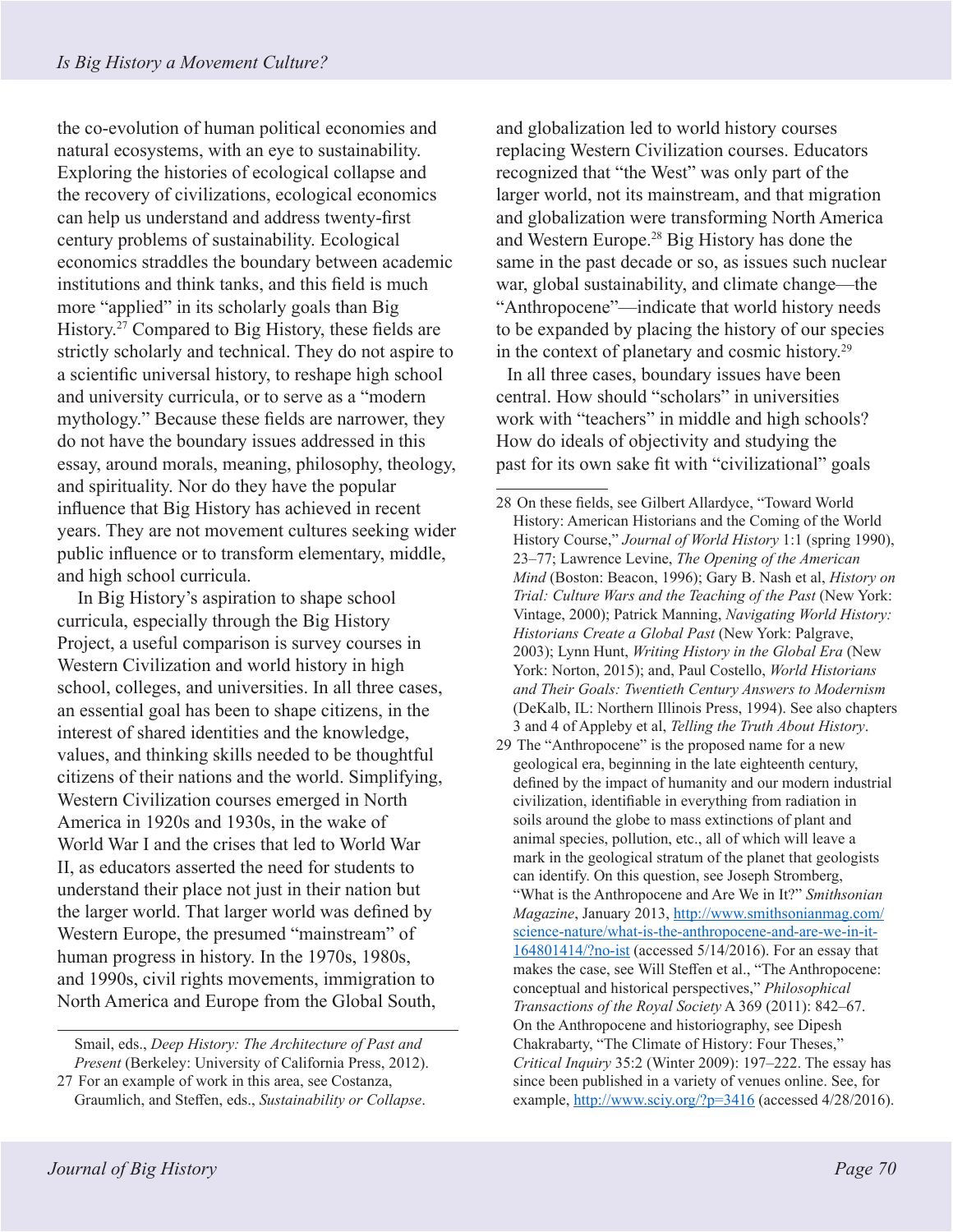of shaping citizens, values, and identities? How to take sophisticated technical scholarship and make its accessible for young readers and popular consumption? How should scholars work with citizens and officials on local and state boards that make decisions about curriculum? National and state standards for U.S. and world history both have been controversial for the past three decades. Ties between the scholarly organizations and teachers grew in the 1920s and 1930s and declined in the post-World War II era. Teachers continue to have a secondary place in major organizations such as the American Historical Association, though the AHA has had more panels on pedagogy in the past decade. Perhaps significantly, the World History Association is most like the IBHA in putting a significant emphasis on pedagogy and making a place for teachers. By taking on a planetary and cosmic scales of history, questions about meaning and worldview are inevitable for Big History, as questions of citizenship and identity have been in national, Western Civilization, and world history curricula.<sup>30</sup> If the IBHA as an organization considers school curriculum and influence on public life as part of its mandate, then boundary issues of the sort addressed in this essay are an essential part of the project.

Finally, all of these comparisons highlight another issue: What makes Big History distinctive? What is it at root? A methodology? A narrative that incorporates work from the many disciplines it incorporates? Whatever else it involves, Big History is a narrative and necessarily so. General laws and theories are inadequate (incomplete) to the task of explaining the past. Contingent events (not reducible to natural laws and general patterns) play a central role in biological evolution and human history. This includes natural contingencies, such as the mass extinctions 66 million years ago that led to the decline of dinosaurs

and the emergence of mammals as a dominant class of species. It also includes cultural contingencies, such as the human harnessing of fossil fuels that led to the Anthropocene and to humanity playing a driving force in the planet's evolution.<sup>31</sup> Narration is essential for explanation of specific occurrences and non-replicable instances of cause and effect, as opposed to recurring types that can be modeled and predicted. These narratives are explanatory, not merely descriptive. Like scientific theories they create intellectual order. Narratives "grasp together" causes and effects and series of events into larger wholes, as in the American Revolution, Industrial Revolution, or Anthropocene.32 General laws and narratives explain different kinds of things and neither alone is adequate for Big History. My own view is that Big History does not just involve narrative, and necessarily so, but that it is primarily a narrative. Theoretical categories such as complexity, bottlenecks, and thresholds are cyclical narrative markers, as forms of explanation, more than markers of natural laws. To say this is not to identify a weakness in Big History, but to point to its nature.

Here is where Big History can make significant contributions to the humanities and the sciences:

<sup>30</sup> From world history, see Ross E Dunn et al, eds., *The New World History: A Field Guide for Teachers and Researchers* (Berkeley: University of California Press, 2016; note also a previous edition in 1999). Some of these issues are addressed for Big History in Richard B. Simon et al, eds., *Teaching Big History* (Berkeley: University of California Press, 2014).

<sup>31</sup> For a practical introduction to this theme, see Esther M. van Dijk and Ulrich Kattmann, "Teaching Evolution with Historical Narratives," *Evolution: Education and Outreach*  2:3 (2009), 479-489.

<sup>32</sup> J. David Velleman, "Narrative Explanation," *The Philosophical Review* 112:1 (January 2003): 8. A valuable exercise in showing how narratives explain is William Cronon, "A Place for Stories: Nature, History, and Narrative," *Journal of American History* 78:4 (March 1992), 1347-1376. For a useful introduction to issues related to narrative and explanation, see Geoffrey Roberts, ed., *The History and Narrative Reader* (New York, Routledge, 2001). A classic essay is Louis O. Mink, "Narrative form as a Cognitive Instrument," in Robert H. Canary and Henry Kozicki, eds., *The Writing of History: Literary Form and Historical Understanding* (Madison, WI: University of Wisconsin Press, 1978). Finally, note Robert F. Berkhofer, Jr., *Beyond the Great Story: History as Text and Discourse* (Cambridge, MA: Harvard University Press, 1997). On the Anthropocene, see Kelly Power, "Nature or Culture? The Anthropocene as Social Narrative," *Inquiries Journal* 9:5 (2017), http://www.inquiriesjournal.com/a?id=1643